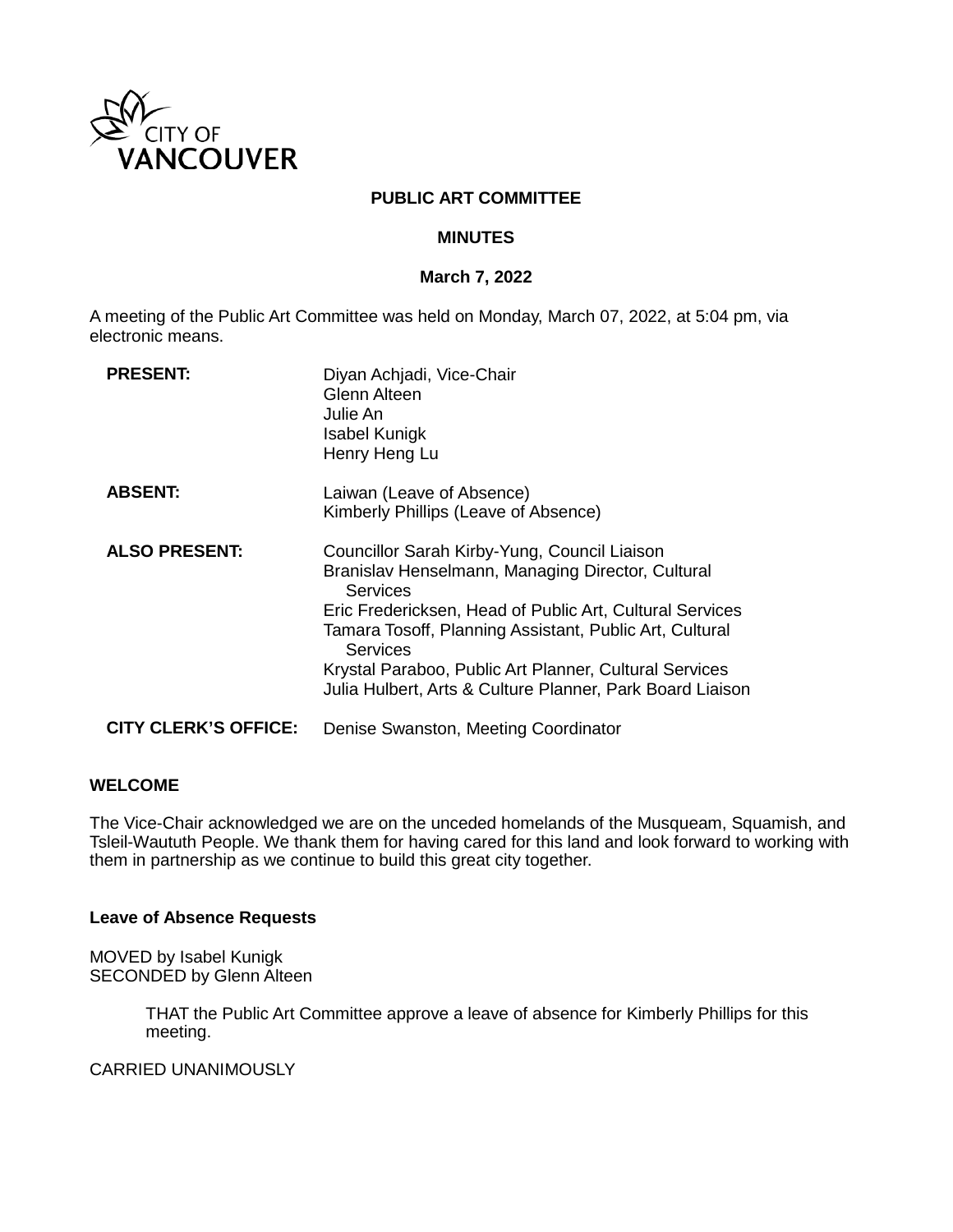## **Approval of Minutes**

MOVED by Julie An SECONDED by Isabel Kunigk

> THAT the Public Art Committee approve the Minutes from the meeting of Monday, February 14, 2022**,** as circulated.

CARRIED UNANIMOUSLY

## **1. Commemoration Policy**

Eric Fredericksen, Head of Public Art, and Julia Hulbert, Arts & Culture Planner with the Vancouver Park Board, provided a presentation summarizing their group's joint efforts on developing a joint commemoration framework. The framework will guide review and development processes for monuments and naming. It was noted that the policy is being developed on Musqueam, Squamish and Tsleil-waututh (MST) land, which will play a role in guiding the development of the policy.

Julia provided an overview of commemoration and civic memory practices including the various forms they take and what influenced those pieces in the past and how MST presence can be enhanced going forward.

In addition to an overview of work to date, Eric and Julia also outlined draft priorities and timelines and asked the Committee for their thoughts and comments, which are summarized below:

- Robust and well thought out;
- Curious what will happen with current monuments and how to navigate colonial past;
- How does permanence come into play (e.g. permanent statue now removed);
- Clarity around naming / re-naming practices.

The presenters encouraged the Committee to forward any additional thoughts and also noted that they anticipate the Committee playing an informative role in the progression of the policy.

## **2. 601 Beach Crescent (PPAP) –** *WITHDRAWN*

## **3. Coromandel Properties - 2725-2751 Kingsway (PPAP)**

Jan Ballard, Public Art Consultant, Ballard Fine Art, presented the preliminary public art plan (PPAP) for the new development along Kingsway in the Norquay Village neighbourhood, briefly summarizing the proposed development, site plan, history, community context, budget, public art context, proposed public art locations, selection process, potential panelists, and community engagement strategy.

The Committee provided the following feedback:

- Love Kingsway, but Kingsway is not a very well-loved part of the city;
- Such an important and consistently active route;
- Excited to see public art in bustling area;
- Appreciate the human scale;
- How to consult / decide when it's such a diverse neighbourhood